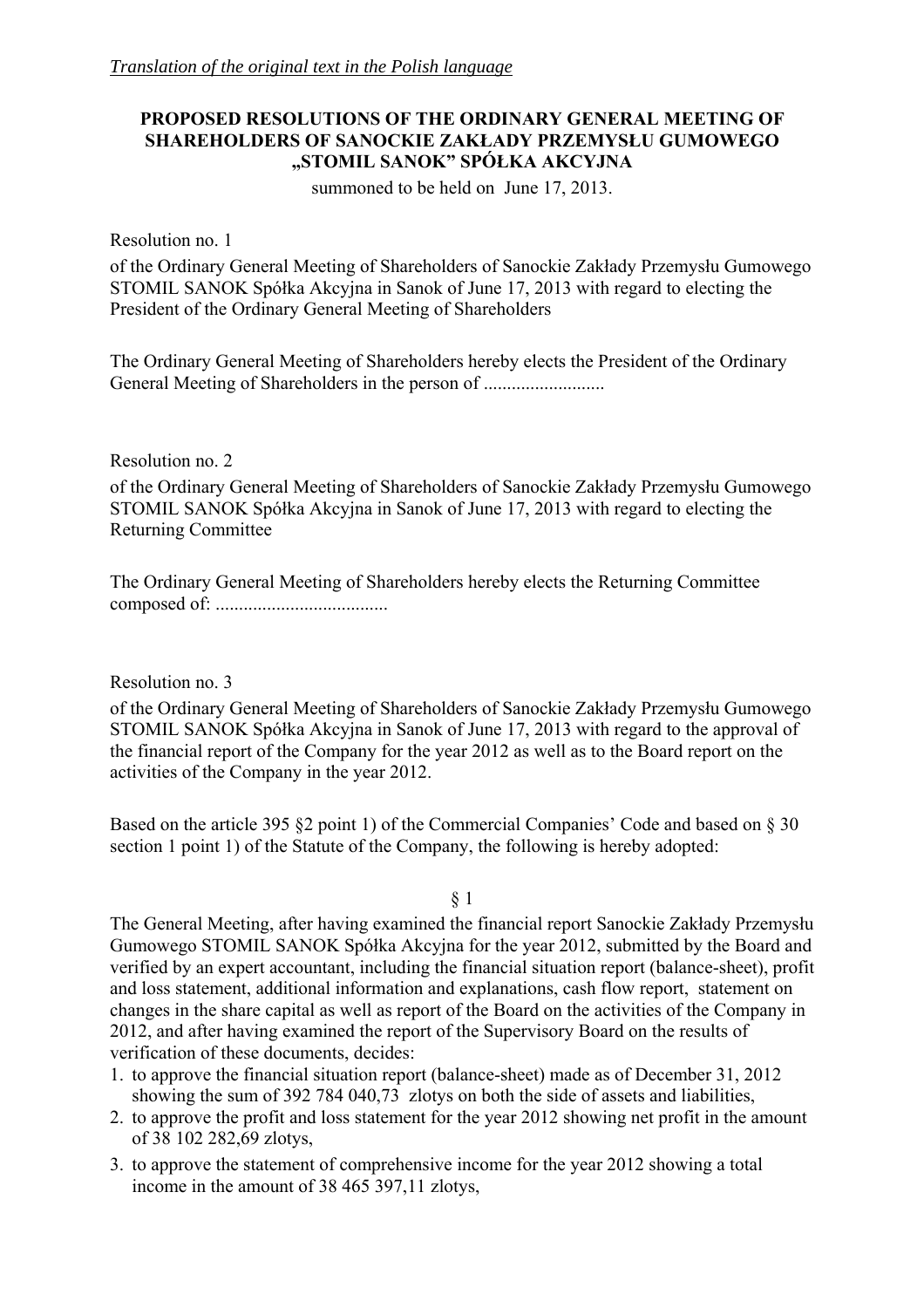- 4. to approve the cash flow statement for the year 2012 showing an increase in the amount of cash 8 311 905,71 zlotys,
- 5. to approve the statement on changes in the share capital showing it to be on the level of 267 351 081,61 zlotys as of December 31, 2012,
- 6. to approve the additional information and explanations,
- 7. to approve the report of the Board on the activities of the Company in the year 2012.

## § 2

The General Meeting obligates the Board of the Company to immediately submit the financial report for the year 2012 together with the report of the Board on the activities of the Company in the year 2012 and accompanied by the expert accountant opinion to the companies' register held at the National Court Register.

## § 3

The resolution shall enter into force as of the day of its adoption.

#### Resolution no. 4

of the Ordinary General Meeting of Shareholders of Sanockie Zakłady Przemysłu Gumowego STOMIL SANOK Spółka Akcyjna in Sanok of June 17, 2013 with regard to the approval of the consolidated financial report of the capital group STOMIL SANOK S.A. for the year 2012 and of the report on the activities of the capital group in the year 2012.

Based on the article 63c section 4 of the Act of parliament dated September 29, 1994 with regard to the accountancy (Journal of Laws of 2009, No. 152, Item 1223 as amended), the following is hereby adopted:

## § 1

The General Meeting, after having examined the consolidated financial report of the capital group STOMIL SANOK Spółka Akcyjna, submitted by the Board and verified by an expert accountant, including the financial situation report (balance-sheet), profit and loss statement, additional information and explanations, cash flow report, statement on changes in the share capital as well as report of the Board of the dominant entity on the activities of the Capital Group in 2012, the group consisting of STOMIL SANOK Spółka Akcyjna acting as the dominant entity and the following subsidiaries covered in the consolidated report:

- a) STOMIL SANOK DYSTRYBUCJA Limited Liability Company seated in Bogucin near Poznań,
- b) STOMET Limited Liability Company seated in Sanok,
- c) STOMIL Sanatorium & Tourism Limited Liability Company seated in Rymanów-Zdrój,
- d) Commercial and Service Enterprise STOMIL EAST Limited Liability Company seated in Sanok,
- e) Stomil Sanok WIATKA Joint Stock Company seated in Kirov (Russia),
- f) Stomil Sanok RUS Limited Liability Company seated in Moscow (Russia),
- g) Stomil Sanok BR Limited Liability Company seated in Brest (Belarus),
- h) Stomil Sanok Ukraine Limited Liability Company seated in Równe (Ukraine),
- i) Sanok (Qingdao) Auto Parts Limited Liability Company seated in Qingdao (China),
- j) Rubber & Plastic Systems S.A.S seated in Villers-la-Montagne (France) decides: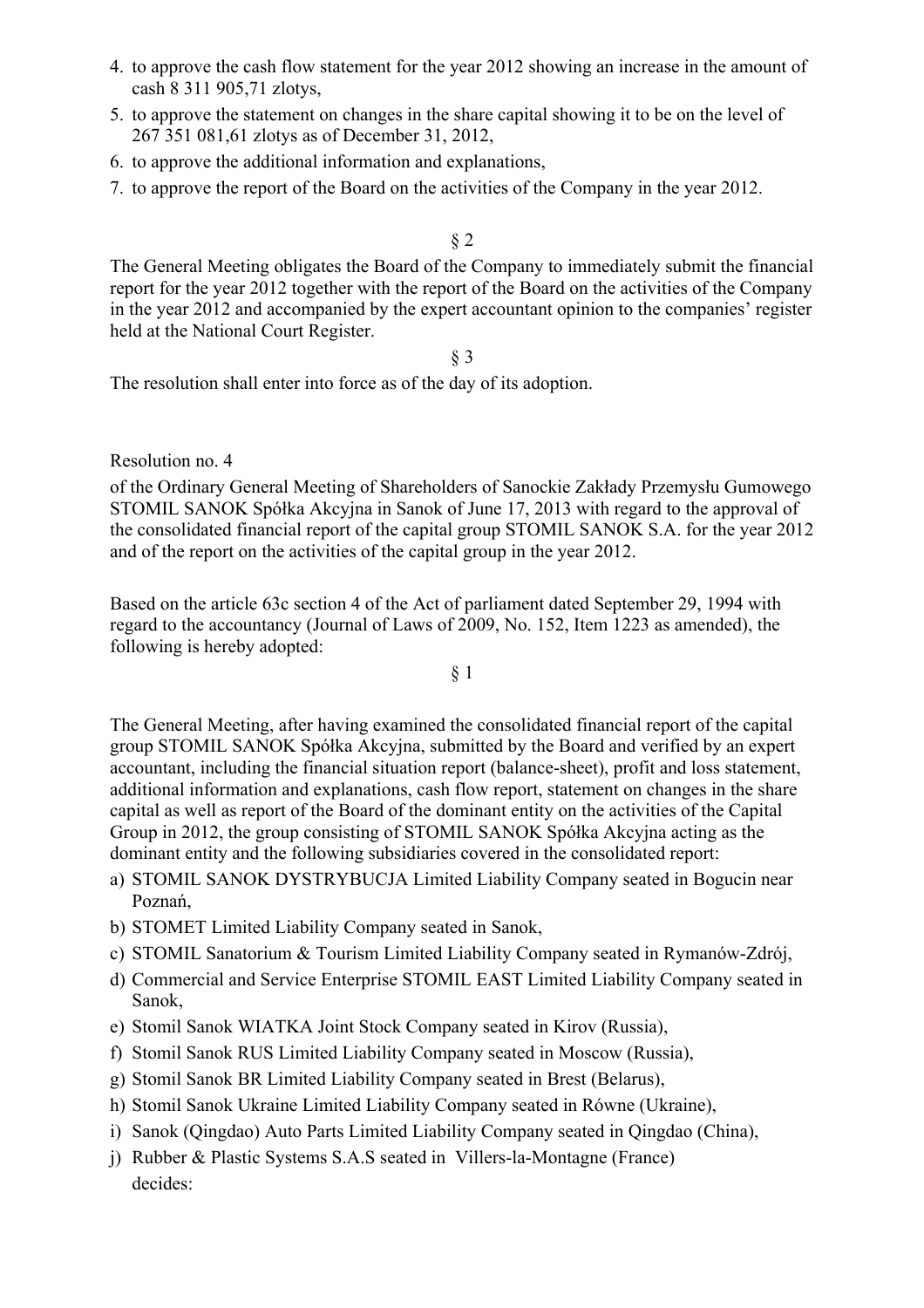- 1. to approve the consolidated financial situation report (balance-sheet) made as of December 31, 2012 showing the sum of 455 008 thousand zlotys on both the side of assets and liabilities,
- 2. approve the consolidated profit and loss statement for the year 2012 showing net profit in the amount of 47 337 thousand zlotys,
- 3. to approve the consolidated statement of comprehensive income for the year 2012 showing a total income in the amount of 48 182 thousand zlotys
- 4. to approve the consolidated statement on changes in the share capital showing it to be on the level of 288 379 thousand zlotys as of December 31, 2012,
- 5. to approve the consolidated cash flow report for the year 2012 showing an increase in the amount of cash 9 118 thousand zlotys
- 6. to approve the additional information and explanations,
- 7. to approve the report of the Board on the activities of the Capital Group in the year 2012.

## § 2

The General Meeting obligates the Board of the Company to immediately submit the consolidated financial report for the year 2012 together with the report on the activities of the Capital Group in the year 2012 and accompanied by the expert accountant opinion to the companies' register held at the National Court Register.

#### § 3

The resolution shall enter into force as of the day of its adoption.

Resolution no. 5

of the Ordinary General Meeting of Shareholders of Sanockie Zakłady Przemysłu Gumowego STOMIL SANOK Spółka Akcyjna in Sanok of June 17, 2013 with regard to the granting of the vote of acceptance to the President of the Board of the Company on performance of his duties in the year 2012.

Based on the article 395 §2 point 3) of the Commercial Companies' Code as well as §30 section 1 point 3) of the Statute of the Company, the following is hereby adopted:

#### § 1

The General Meeting grants Mr Marek Łęcki – the President of the Board of the Company – the vote of acceptance on performance of his duties in the year 2012.

#### § 2

The resolution shall enter into force as of the day of its adoption.

Resolution no. 6

of the Ordinary General Meeting of Shareholders of Sanockie Zakłady Przemysłu Gumowego STOMIL SANOK Spółka Akcyjna in Sanok of June 17, 2013 with regard to the granting of the vote of acceptance to a Member of the Board of the Company on performance of his or her duties in the year 2012.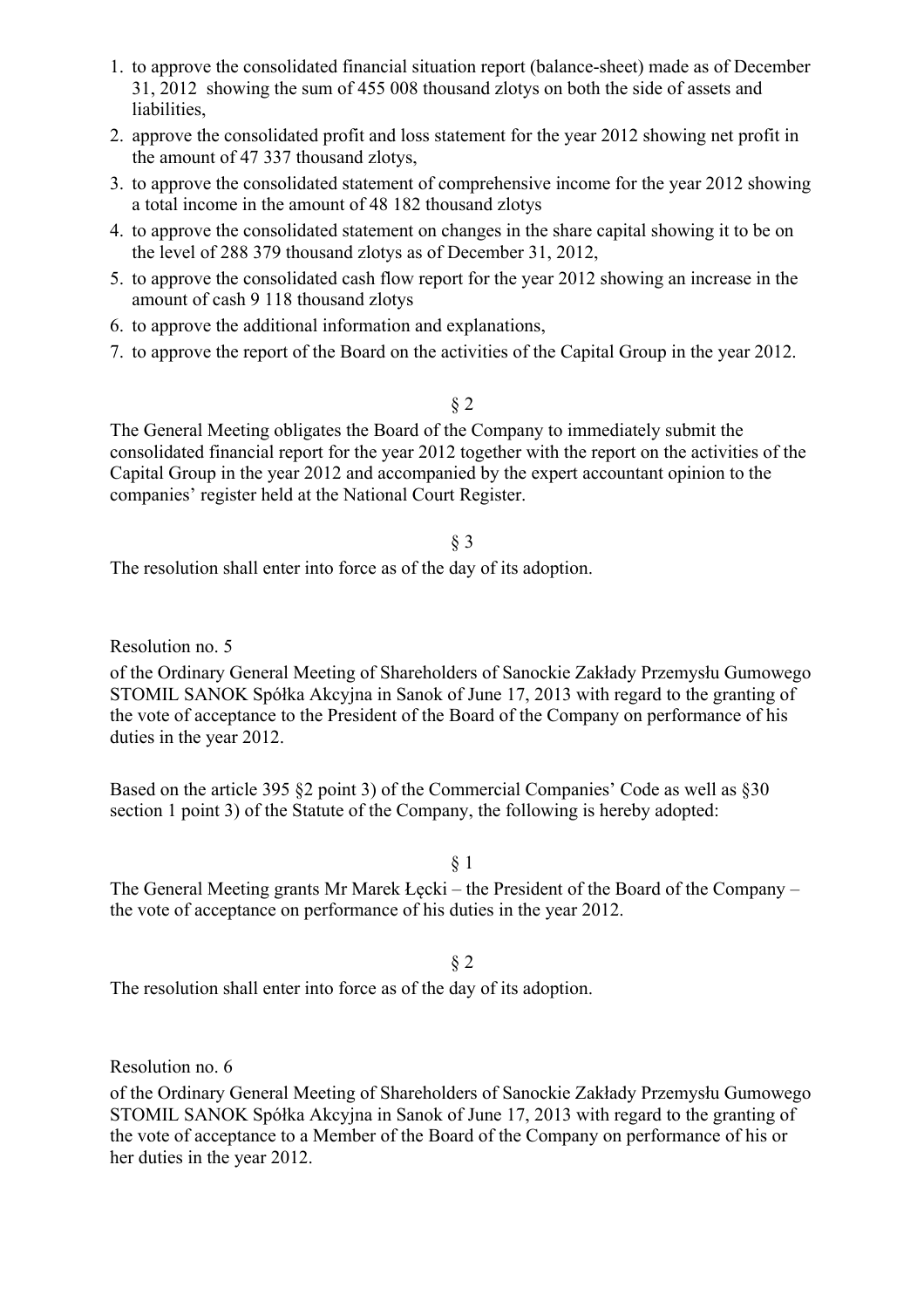Based on the article 395 §2 point 3) of the Commercial Companies' Code as well as §30 section 1 point 3) of the Statute of the Company, the following is hereby adopted:

The General Meeting grants Mrs. Grażyna Kotar – the Member of the Board of the Company – the vote of acceptance on performance of her duties in the year 2012.

§ 2 The resolution shall enter into force as of the day of its adoption.

Resolution no. 7

of the Ordinary General Meeting of Shareholders of Sanockie Zakłady Przemysłu Gumowego STOMIL SANOK Spółka Akcyjna in Sanok of June 17, 2013 with regard to the granting of the vote of acceptance to a Member of the Board of the Company on performance of his or her duties in the year 2012.

Based on the article 395 §2 point 3) of the Commercial Companies' Code as well as §30 section 1 point 3) of the Statute of the Company, the following is hereby adopted:

§ 1

The General Meeting grants Mrs. Marta Rudnicka – the Member of the Board of the Company – the vote of acceptance on performance of her duties in the year 2012.

§ 2 The resolution shall enter into force as of the day of its adoption.

Resolution no. 8

of the Ordinary General Meeting of Shareholders of Sanockie Zakłady Przemysłu Gumowego STOMIL SANOK Spółka Akcyjna in Sanok of June 17, 2013 with regard to the granting of the vote of acceptance to a Member of the Board of the Company on performance of his or her duties in the year 2012.

Based on the article 395 §2 point 3) of the Commercial Companies' Code as well as §30 section 1 point 3) of the Statute of the Company, the following is hereby adopted:

#### § 1

The General Meeting grants Mr. Mariusz Młodecki – the Member of the Board of the Company – the vote of acceptance on performance of his duties in the year 2012.

#### § 2

The resolution shall enter into force as of the day of its adoption.

§ 1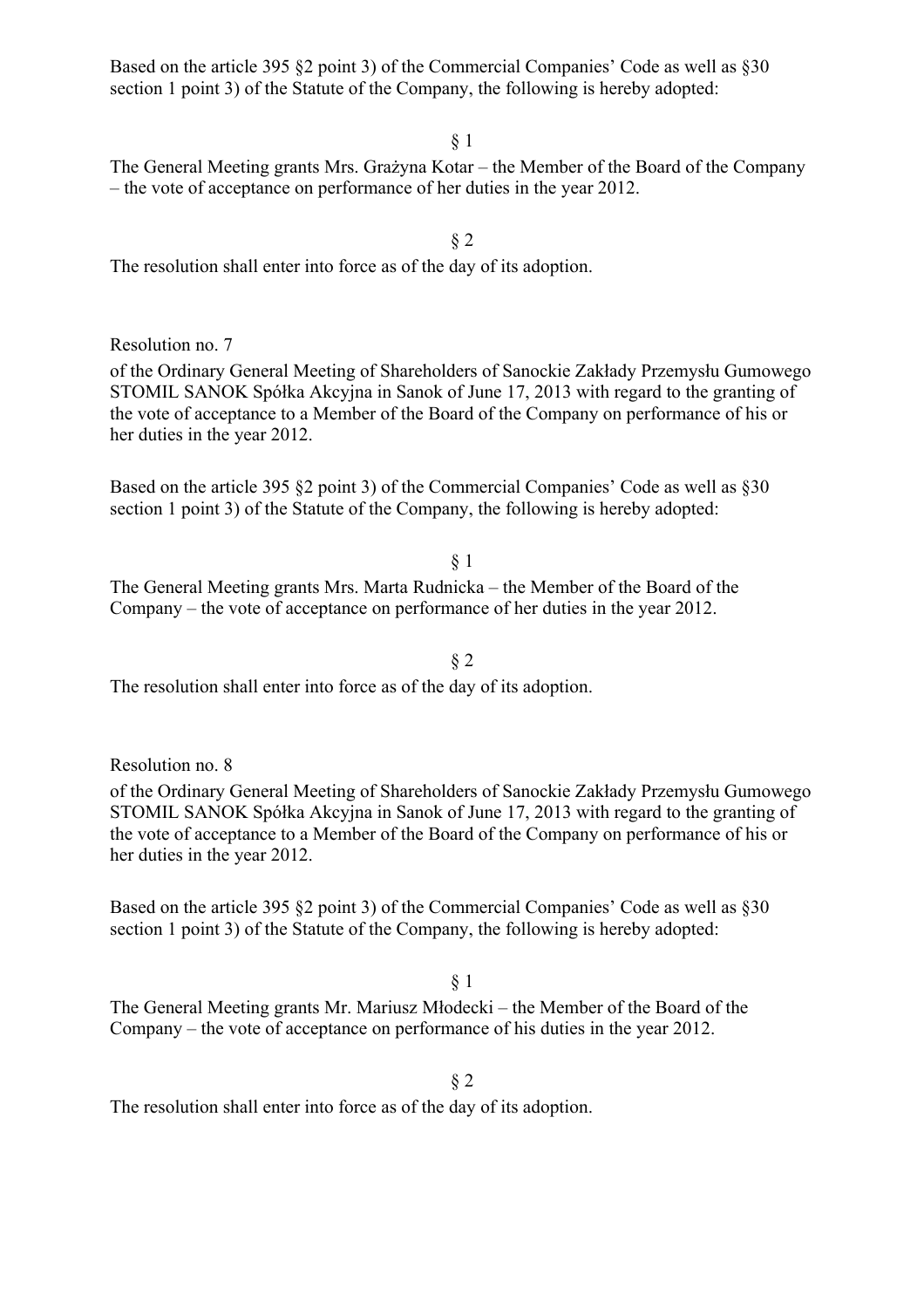Resolution no. 9

of the Ordinary General Meeting of Shareholders of Sanockie Zakłady Przemysłu Gumowego STOMIL SANOK Spółka Akcyjna in Sanok of June 17, 2013 with regard to the granting of the vote of acceptance to a Member of the Board of the Company on performance of his or her duties in the year 2012.

Based on the article 395 §2 point 3) of the Commercial Companies' Code as well as §30 section 1 point 3) of the Statute of the Company, the following is hereby adopted:

§ 1

The General Meeting grants Mr. Marcin Saramak – the Member of the Board of the Company – the vote of acceptance on performance of his duties in the year 2012.

§ 2

The resolution shall enter into force as of the day of its adoption.

Resolution no. 10

of the Ordinary General Meeting of Shareholders of Sanockie Zakłady Przemysłu Gumowego STOMIL SANOK Spółka Akcyjna in Sanok of June 17, 2013 with regard to the granting of the vote of acceptance to the President of the Supervisory Board of the Company on performance of his duties in the year 2012.

Based on the article 395 §2 point 3) of the Commercial Companies' Code as well as §30 section 1 point 3) of the Statute of the Company, the following is hereby adopted:

§ 1

The General Meeting grants Mr. Jerzy Gabrielczyk – the President of the Supervisory Board – the vote of acceptance on performance of his duties in the year 2012.

§ 2

The resolution shall enter into force as of the day of its adoption.

Resolution no. 11

of the Ordinary General Meeting of Shareholders of Sanockie Zakłady Przemysłu Gumowego STOMIL SANOK Spółka Akcyjna in Sanok, dated June 17, 2013 with regard to the granting of the vote of acceptance to the Vice President of the Supervisory Board of the Company on performance of his duties in the year 2012.

Based on the article 395 §2 point 3) of the Commercial Companies' Code as well as §30 section 1 point 3) of the Statute of the Company, the following is hereby adopted:

§ 1

The General Meeting grants Mr. Grzegorz Stulgis – the Vice President of the Supervisory Board of the Company – the vote of acceptance on performance of his duties in the year 2012.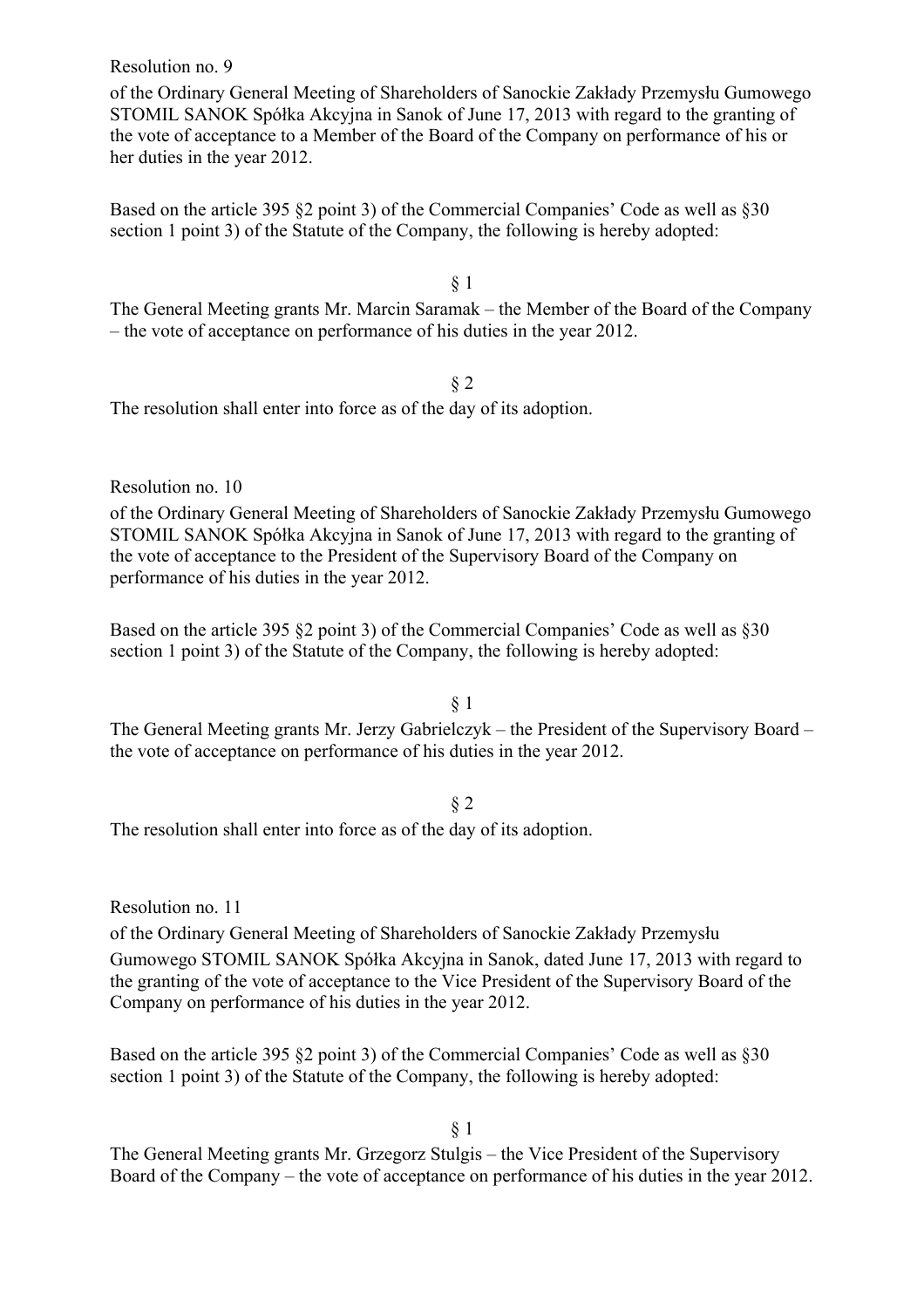The resolution shall enter into force as of the day of its adoption.

Resolution no. 12

of the Ordinary General Meeting of Shareholders of Sanockie Zakłady Przemysłu Gumowego STOMIL SANOK Spółka Akcyjna in Sanok, dated June 17, 2013 with regard to the granting of the vote of acceptance to a Member of the Supervisory Board of the Company on performance of his or her duties in the year 2012.

Based on the article 395 §2 point 3) of the Commercial Companies' Code as well as §30 section 1 point 3) of the Statute of the Company, the following is hereby adopted:

§ 1

The General Meeting grants Mr. Grzegorz Rysz – the Member of the Supervisory Board of the Company – the vote of acceptance on performance of his duties in the year 2012.

The resolution shall enter into force as of the day of its adoption.

Resolution no. 13

of the Ordinary General Meeting of Shareholders of Sanockie Zakłady Przemysłu Gumowego STOMIL SANOK Spółka Akcyjna in Sanok, dated June 17, 2013 with regard to the granting of the vote of acceptance to a Member of the Supervisory Board of the Company on performance of his or her duties in the year 2012.

Based on the article 395 §2 point 3) of the Commercial Companies' Code as well as §30 section 1 point 3) of the Statute of the Company, the following is hereby adopted:

§ 1

The General Meeting grants Mr. Michał Suflida – the Member of the Supervisory Board of the Company – the vote of acceptance on performance of his duties in the year 2012.

§ 2

The resolution shall enter into force as of the day of its adoption.

Resolution no. 14

of the Ordinary General Meeting of Shareholders of Sanockie Zakłady Przemysłu

Gumowego STOMIL SANOK Spółka Akcyjna in Sanok, dated June 17, 2013 with regard to the granting of the vote of acceptance to a Member of the Supervisory Board of the Company on performance of his or her duties in the year 2012.

Based on the article 395 §2 point 3) of the Commercial Companies' Code as well as §30 section 1 point 3) of the Statute of the Company, the following is hereby adopted:

§ 2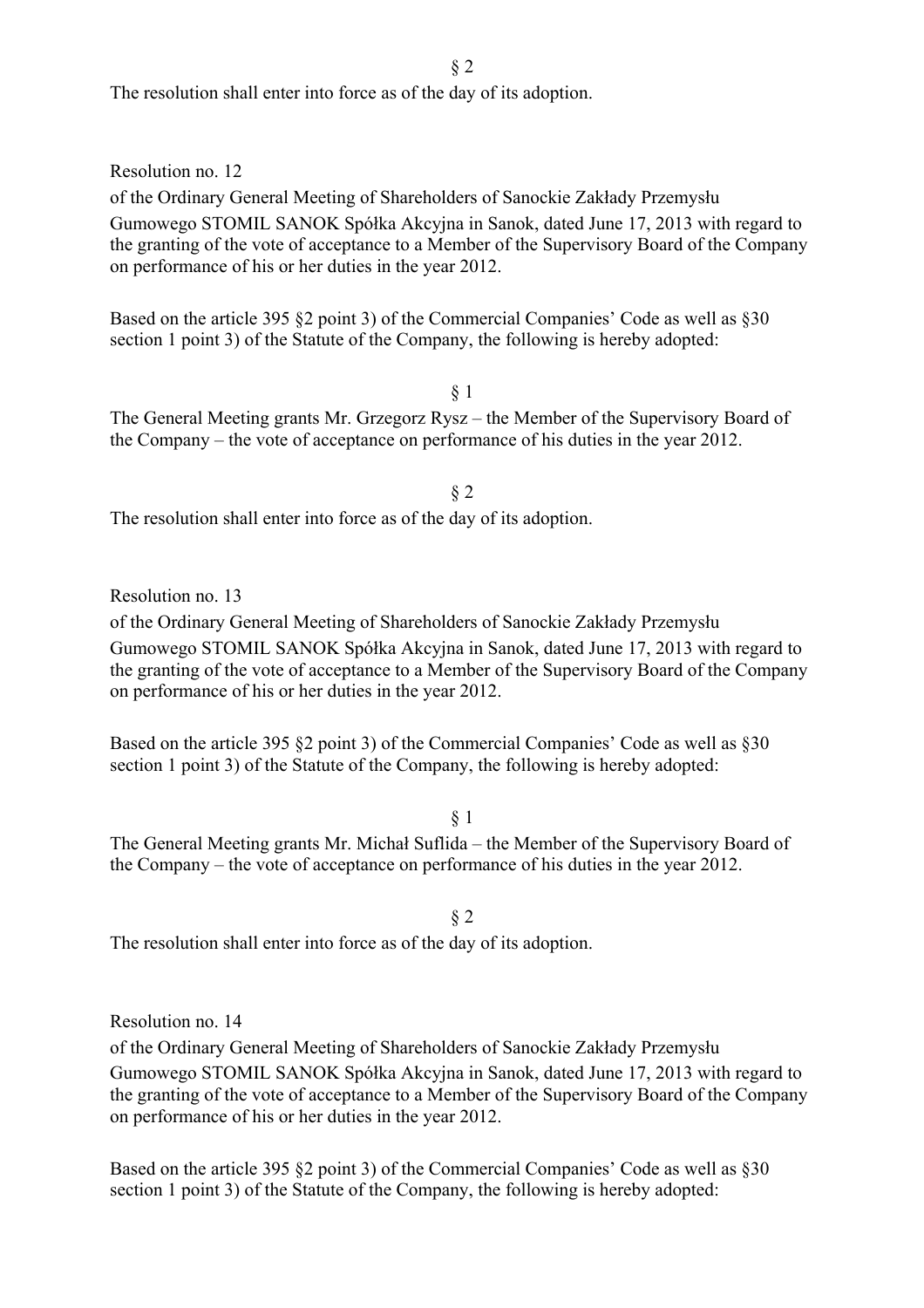§ 1

The General Meeting grants Mr. Wojciech Adamczyk – the Member of the Supervisory Board of the Company since 26 June 2012– the vote of acceptance on performance of his duties in the year 2012.

§ 2

The resolution shall enter into force as of the day of its adoption.

#### Resolution no. 15

of the Ordinary General Meeting of Shareholders of Sanockie Zakłady Przemysłu Gumowego STOMIL SANOK Spółka Akcyjna in Sanok, dated June 17, 2013 with regard to the granting of the vote of acceptance to a Member of the Supervisory Board of the Company on performance of his or her duties in the year 2012.

Based on the article 395 §2 point 3) of the Commercial Companies' Code as well as §30 section 1 point 3) of the Statute of the Company, the following is hereby adopted:

§ 1

The General Meeting grants Mr. Piotr Gawryś – the Member of the Supervisory Board of the Company until 26 June 2012– the vote of acceptance on performance of his duties in the year 2012.

§ 2

The resolution shall enter into force as of the day of its adoption.

Resolution no. 16

of the Ordinary General Meeting of Shareholders of Sanockie Zakłady Przemysłu Gumowego STOMIL SANOK Spółka Akcyjna in Sanok, dated June 17, 2013 with regard to the split of the clear profit for the year 2012

Based on the article 395 §2 point 2) of the Commercial Companies' Code as well as §30 section 1 point 2) of the Statute of the Company, the following is hereby adopted:

§ 1

The General Meeting, after having examined the motion of the Board with regard to the split of the clear profit shown in the financial report of "STOMIL SANOK" S.A. for the year 2012 and after having examined the report of the Supervisory Board on the results of verification of this motion, decides to split the clear profit for the year 2012 in the amount 38 102 282,69 zlotys in the following way:

- 1. the amount of 30 914 210,30 zlotys is to be assigned for distribution among shareholders in the form of dividend, however:
	- a) the amount of dividend per single share: 1,15 zlotys,
	- b) the date of dividend: September 13, 2013
	- c) the date of payment of dividend: October 1, 2013
- 2. the amount of 7 188 072,39 zlotys is to be assigned for supplementary capital of the Company,